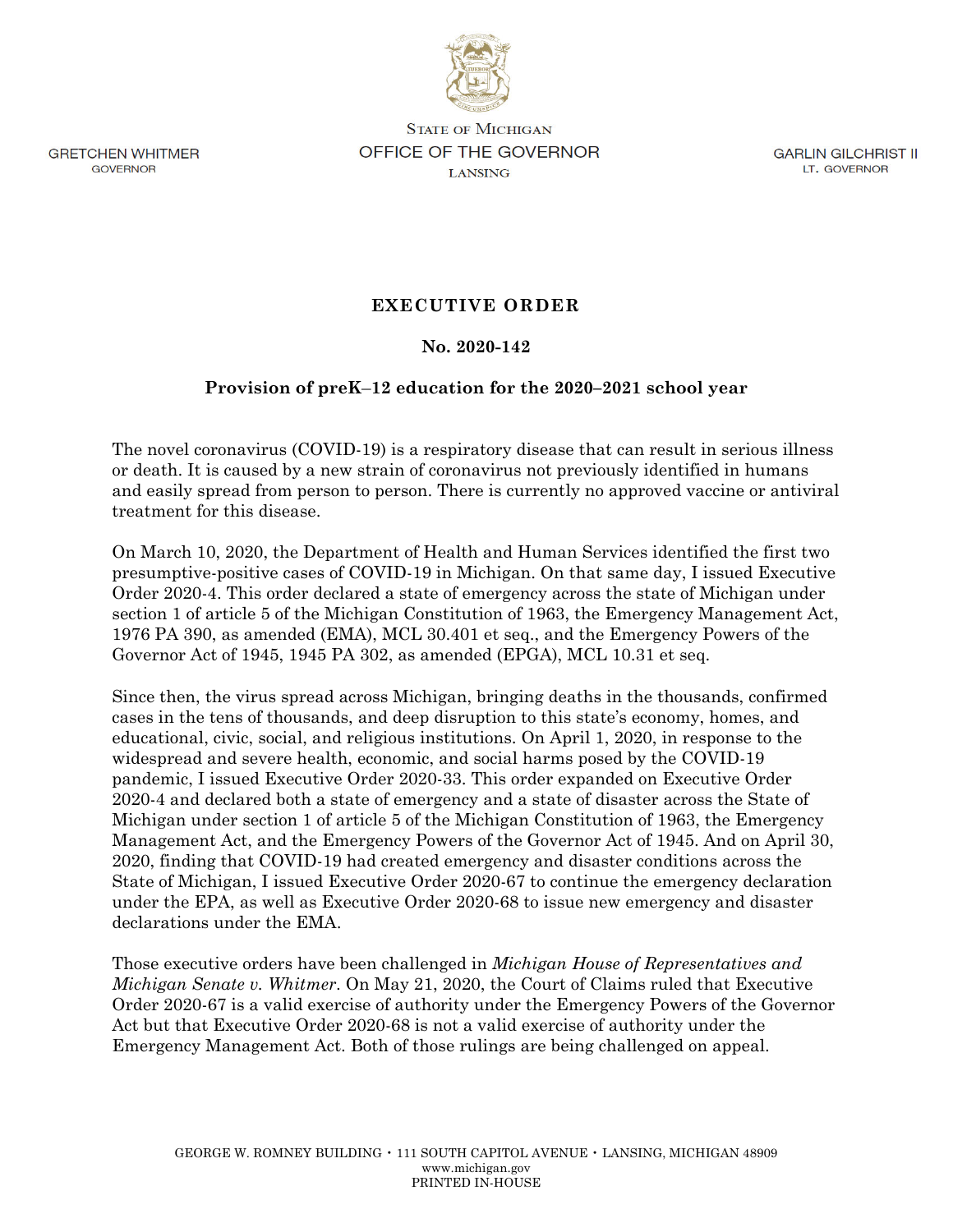On June 18, 2020, I issued Executive Order 2020-127, again finding that the COVID-19 pandemic constitutes a disaster and emergency throughout the State of Michigan. That order constituted a state of emergency declaration under the Emergency Powers of the Governor Act of 1945. And, to the extent the governor may declare a state of emergency and a state of disaster under the Emergency Management Act when emergency and disaster conditions exist yet the legislature had declined to grant an extension request, that order also constituted a state of emergency and state of disaster declaration under that act.

The Emergency Powers of the Governor Act provides a sufficient legal basis for issuing this executive order. In relevant part, it provides that, after declaring a state of emergency, "the governor may promulgate reasonable orders, rules, and regulations as he or she considers necessary to protect life and property or to bring the emergency situation within the affected area under control." MCL 10.31(1).

Nevertheless, subject to the ongoing litigation and the possibility that current rulings may be overturned or otherwise altered on appeal, I also invoke the Emergency Management Act as a basis for executive action to combat the spread of COVID-19 and mitigate the effects of this emergency on the people of Michigan, with the intent to preserve the rights and protections provided by the EMA. The EMA vests the governor with broad powers and duties to "cop[e] with dangers to this state or the people of this state presented by a disaster or emergency," which the governor may implement through "executive orders, proclamations, and directives having the force and effect of law." MCL 30.403(1)–(2). This executive order falls within the scope of those powers and duties, and to the extent the governor may declare a state of emergency and a state of disaster under the Emergency Management Act when emergency and disaster conditions exist yet the legislature has not granted an extension request, they too provide a sufficient legal basis for this order.

To suppress the spread of COVID-19 and prevent the state's health care system from becoming overwhelmed, it was reasonable and necessary on March 13, 2020 to issue Executive Order 2020-5, which temporarily closed schools. That order was followed by Executive Order 2020-35 on April 2, 2020, and then Executive Order 2020-65 on April 30, 2020, closing in-person instruction for the remainder of the school year and providing for continuity of learning plans. Although the virus has remained aggressive and persistent, those orders were a key piece of the infection-suppression strategy that curtailed the spread of the COVID-19 in Michigan. Where Michigan was once among the states most heavily hit, our per-capita case rate is now roughly equivalent to the national average.

This executive order provides a structure to support all schools in Michigan as they plan for a return of preK-12 education in the fall. Under the order, school districts must adopt a COVID-19 Preparedness and Response Plan laying out how they will cope with the disease across the various phases of the Michigan Safe Start Plan. In turn, the accompanying Michigan Return to School Roadmap offers a guide to the types of safety protocols appropriate during each phase. There's no one-size-fits-all solution: what works in Lansing may not work in Sault Sainte Marie. Districts will retain flexibility to tailor their instruction to their particular needs and to the disease conditions present in their regions.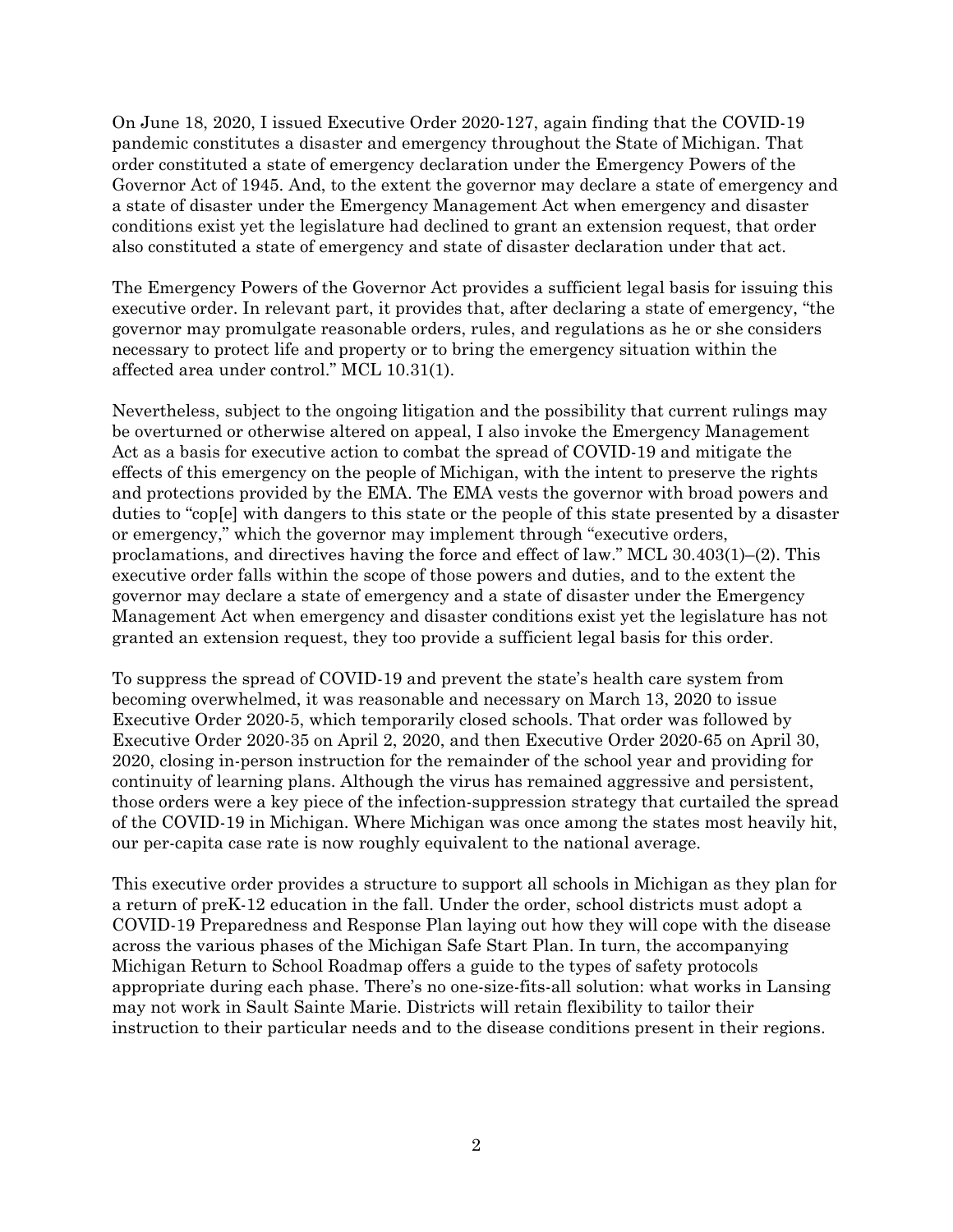In the coming weeks and months, I will be working closely with the legislature to develop a comprehensive return-to-school plan that meets the needs of Michigan students while protecting students, families, and communities from the risk of infection. In the meantime, this executive order and the Return to School Roadmap will provide the scaffolding for districts to develop their plans for getting our kids back in the classroom.

Acting under the Michigan Constitution of 1963 and Michigan law, I order the following:

- 1. Coronavirus relief funds under the Coronavirus Aid, Relief, and Economic Security Act will be provided and may be used for districts to aid in developing, adopting, and following a COVID-19 Preparedness Plan under section 2 of this order.
- 2. **Preparedness Plan.** Every school district and nonpublic school must develop and adopt a COVID-19 Preparedness and Response Plan ("Preparedness Plan") that is informed by the Michigan Return to School Roadmap from the COVID-19 Task Force on Education and Return to School Advisory Council ("Return to School Roadmap"). The plan must, at a minimum:
	- (a) Describe the policies and procedures that the district will follow when the region in which the district is located is in Phase 1, 2, or 3 of the Michigan Safe Start Plan. (Nonpublic schools are exempt from this subsection.) Those policies and procedures must, at a minimum:
		- (1) Require the closure of school buildings to anyone except:
			- (A) District employees or contractors necessary to conduct minimum basic school operations consistent with a Preparedness Plan, including those employers or contractors necessary to facilitate alternative modes of instruction, such as distributing materials and equipment, or performing other necessary in-person functions.
			- (B) Food-service workers preparing food for distribution to students or their families.
			- (C) Licensed child-care providers and the families that they serve.
		- (2) Suspend athletics, after-school activities, inter-school activities (e.g., debate competitions), and busing.
		- (3) Offer alternative modes of instruction other than in-person instruction and a summary of materials each student and the student's parents or guardians will need to meaningfully access the alternative modes of instruction included in the Preparedness Plan. If the Preparedness Plan relies on electronic instruction, the Preparedness Plan must consider how the district will aid students who lack access to computers or to the internet.
		- (4) Provide for the continuation of food distribution to eligible students.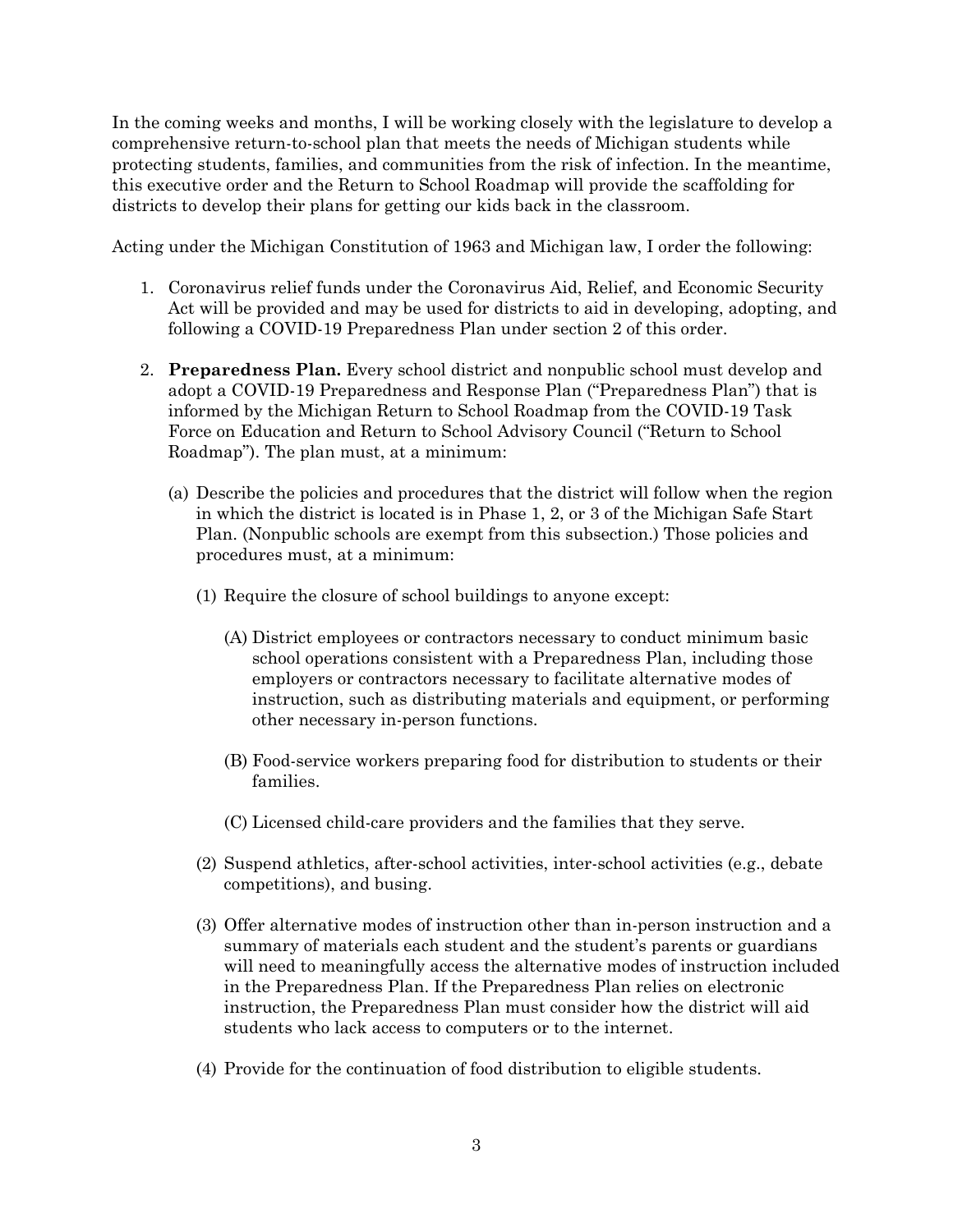- (5) Provide for the continued pay of school employees while redeploying staff to provide meaningful work in the context of the Preparedness Plan, subject to any applicable requirements of a collective bargaining agreement.
- (b) Describe the policies and procedures that the district will follow when the region in which the district is located is in Phase 4 of the Michigan Safe Start Plan. Those policies and procedures must, at a minimum:
	- (1) Require the wearing of face coverings, except during meals and unless face coverings cannot be medically tolerated, for:
		- (A) All staff and all students in grades pre-kindergarten and up when on a school bus.
		- (B) All staff and all students in grades pre-kindergarten and up when in indoor hallways and common areas.
		- (C) All staff when in classrooms.
		- (D) All students in grades 6 and up when in classrooms.
		- (E) All students in grades kindergarten through 5 unless students remain with their classes throughout the school day and do not come into close contact with students in another class.
	- (2) Prohibit indoor assemblies that bring together students from more than one classroom.
	- (3) Incorporate the Return to School Roadmap's required protocols governing hygiene, cleaning, athletics, screening, testing protocols, and busing and student transportation.
- (c) Describe the policies and procedures that the district will follow when the region in which the district is located is in Phase 5 of the Michigan Safe Start Plan.
- (d) Address each subpart of the Return to School Roadmap and indicate if a school plans to exclude any protocol that is highly recommended.

### **3. Preparation and Approval.**

(a) If a district lacks the capacity to implement a Preparedness Plan on its own, a district may partner with one or more other districts or intermediate districts. A district may enter into one or more cooperative agreements under section 11a(4) of the Revised School Code, MCL 380.11a(4), to provide for implementation of a Preparedness Plan.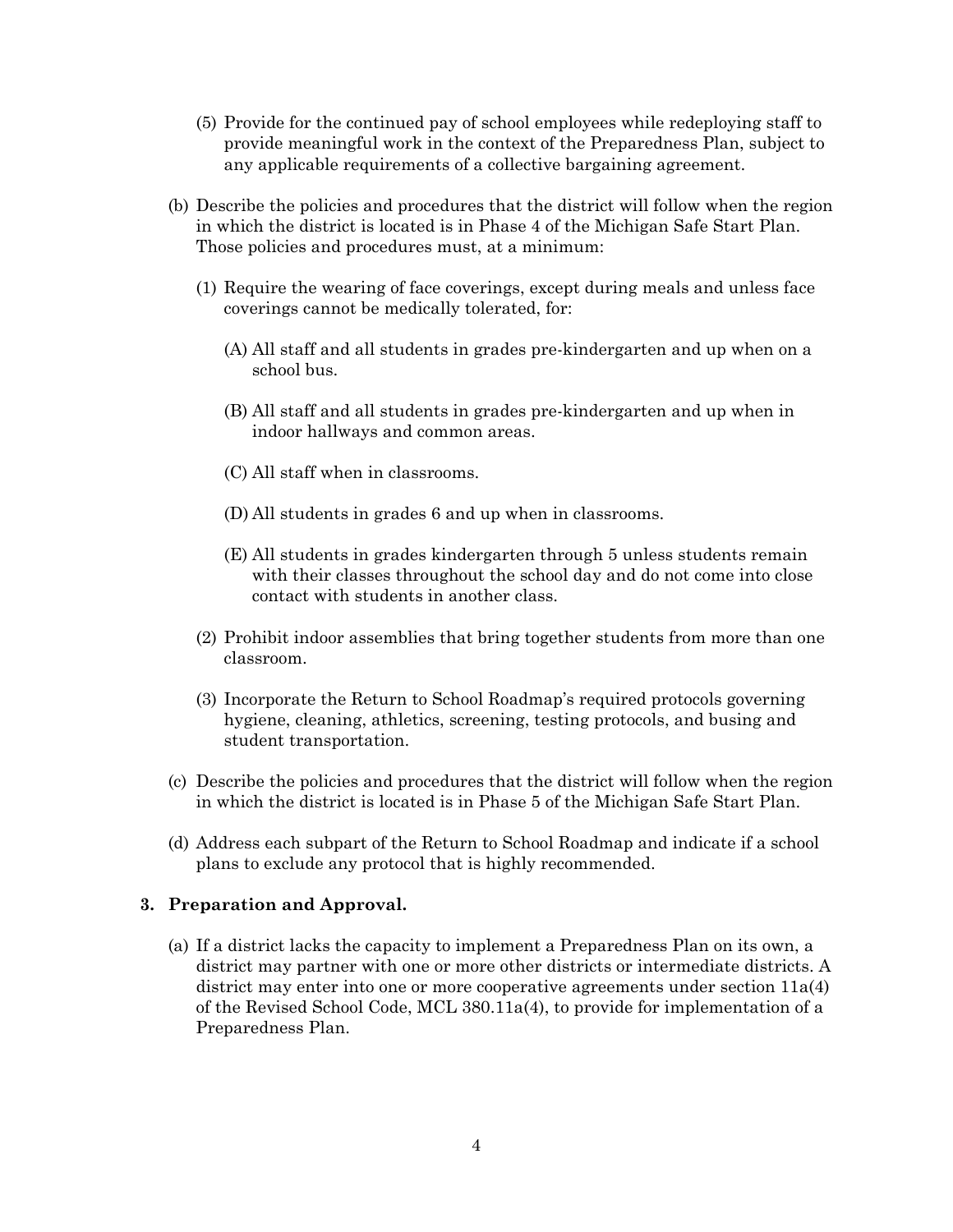- (b) By August 15, 2020 or seven days before the start of the school year for students, whichever comes first:
	- (1) The local school district board (or, for public school academies, the public school academy board of directors) must approve a district's Preparedness Plan.
	- (2) The chief or designated administrator of a nonpublic school must approve a nonpublic school's Preparedness Plan.
- (c) By August 17, 2020:
	- (1) Intermediate school districts must collect Preparedness Plans from all of the school boards of their constituent districts and transmit such plans, at the same time to the extent possible, to the Superintendent of Public Instruction ("Superintendent") and to the State Treasurer.
	- (2) Authorizing bodies must collect plans from all of the public school academy boards of directors that they authorize and transmit such plans, at the same time to the extent possible, to the Superintendent and to the State Treasurer.
	- (3) The chief or designated administrator of a nonpublic school must transmit copies of approved Preparedness Plans to the Superintendent.
- (d) By August 17, 2020, districts and nonpublic schools must prominently post their approved Preparedness Plans on the home page of their public internet sites.

#### **4. Special Education**

- (a) When a district provides in-person instruction to its students without disabilities, the district must also provide in-person instruction to its students with disabilities, consistent with their individualized education plans.
- (b) When schools are closed to in-person instruction, districts must strive in good faith and to the extent practicable, based upon available resources, technology, training, and curriculum, as well as the circumstances presented by COVID-19, to provide equal access to any alternative modes of instruction to students with disabilities from birth through age 26. This includes the provision of auxiliary services under section 1296 of the Revised School Code, MCL 380.1296.
- (c) While any state of emergency or disaster related to the COVID-19 pandemic continues, districts shall comply with guidance from the United States Department of Education, including its Office of Civil Rights and Office of Special Education and Rehabilitative Services, and the Michigan Department of Education concerning the delivery of alternative modes of instruction to students with disabilities in light of the impact of COVID-19.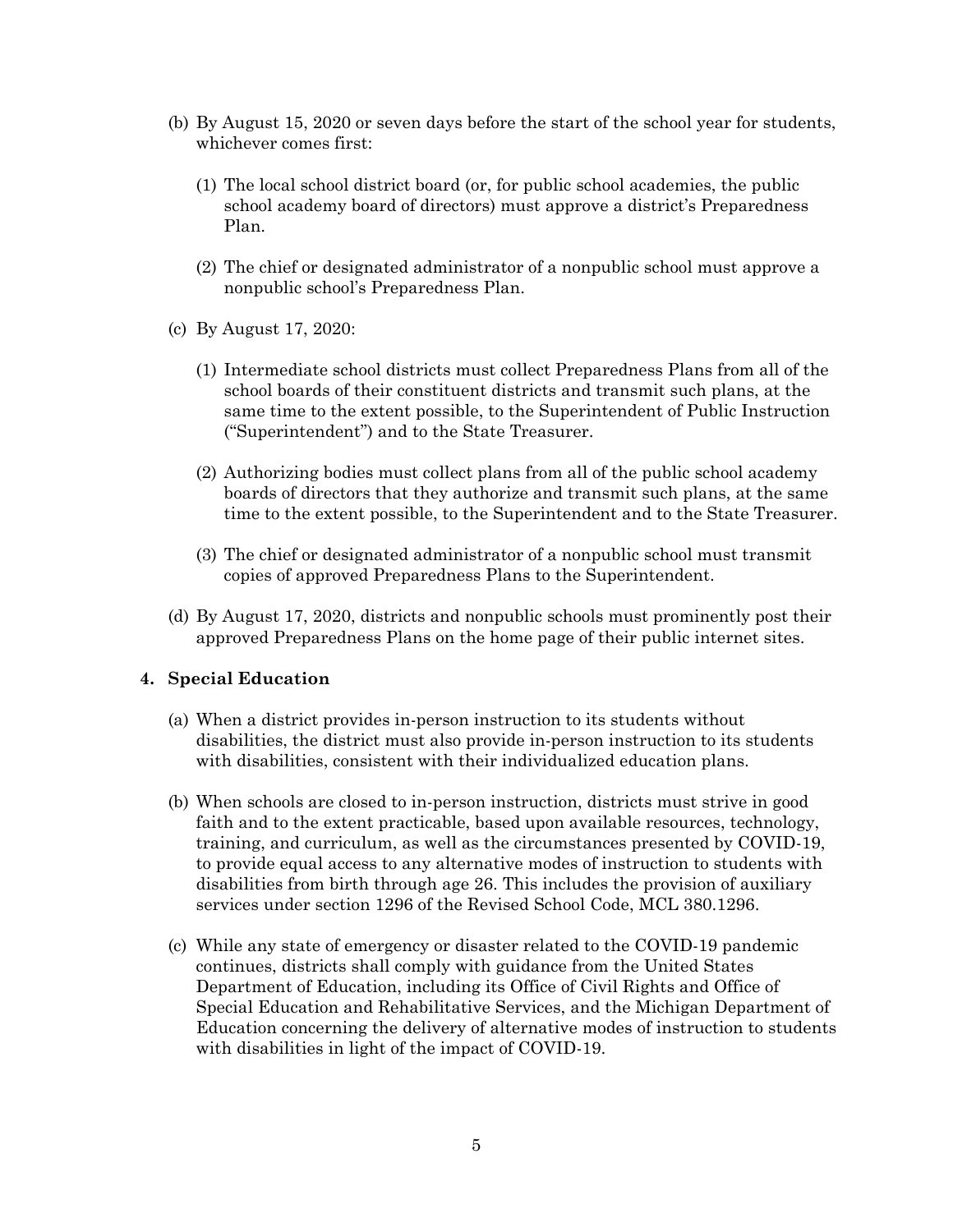- (d) Districts shall, to the extent practicable and necessary, make individualized determinations whether and to what extent compensatory services may be needed for students in light of the school closures during the 2019–2020 school year.
- (e) The state will not penalize a district or a nonpublic school that has been allocated federal funds for the purpose of providing special education services due to a school's inability to provide those services on account of a school closure prompted by a COVID-19 state of emergency or disaster.
- **5. Federally Required Assessments.** By July 15, 2020, the Superintendent is strongly encouraged to request by letter that the U.S. Department of Education waive the requirement that Michigan students take assessments as a condition of continued receipt of funding under the Every Student Succeeds Act.

### **6. Implementation.**

- (a) All provisions of Executive Order 2020-65 suspending strict compliance with the School Aid Act or the Revised School Code for the 2019–2020 school year including all provisions in Part I(2) through Part I(13) and all provisions in Parts IV, VII, VIII, and IX—remain in effect through the fiscal year ending September 30, 2020.
- (b) Except as provided for in subsection (a) of this section, Executive Order 2020-65 is rescinded.
- (c) The limitation on the size of indoor social gatherings and events in section 5 of Executive Order 2020-110 or any executive order that may follow from it does not apply to students in a classroom setting.
- (d) All schools, public and private, are subject to the rules governing workplace safeguards established in section 1 of Executive Order 2020-114.
- (e) For purposes of this order, a district that straddles regions will be treated as if it were located solely in the region designated as higher risk.
- (f) All schools, public and private, must cooperate with the local public health department if a confirmed case of COVID-19 is identified, and in particular must collect the contact information for any close contacts of the affected individual from two days before he or she showed symptoms to the time when he or she was last present at the school.
- (g) A district or nonpublic school without an approved Preparedness Plan is not permitted to open or to continue in operation for in-person instruction for the 2020–2021 school year.
- (h) To mitigate the impact of COVID-19 on educational outcomes, a district may adopt year-round school or a year-round program for the 2020–2021 school year or start the 2020–2021 school year before the first Monday in September.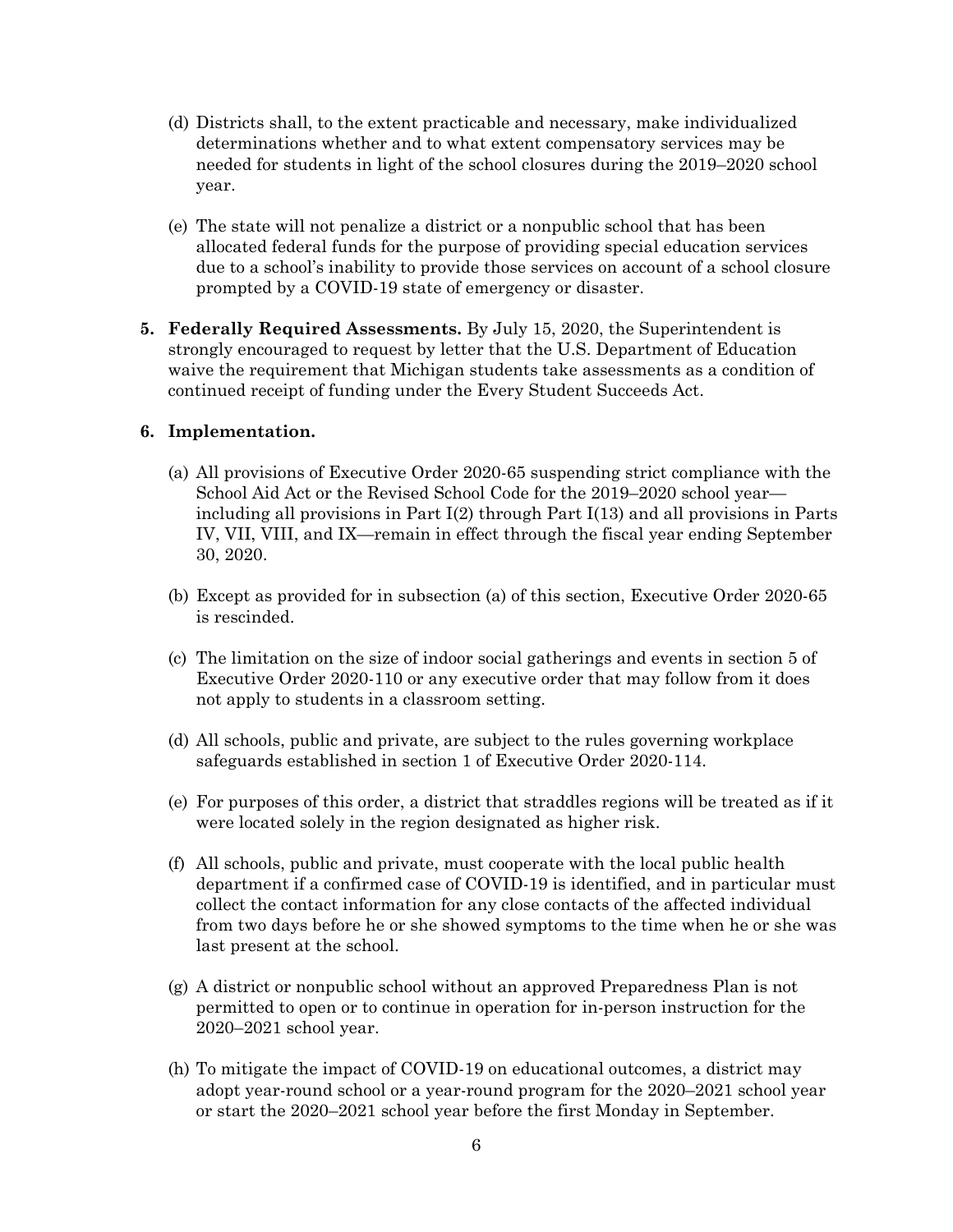- (i) Any closure of schools relating to COVID-19 shall not affect an employer contribution, employee contribution, or the accrual of service credit under the Public School Employees Retirement Act of 1979, 1980 PA 300, as amended, MCL 38.1301 to 38.1467.
- (j) For a district with a collective bargaining agreement, this order must be implemented by the district in a manner consistent with the collective bargaining agreement.
- (k) When the Michigan Department of Education or the Superintendent issues a waiver or suspends an administrative rule pursuant to this order or Executive Order 2020-65, the Superintendent must provide the governor in writing with a copy of the waiver and information relating to the issuance or suspension. Any waiver issued by the Superintendent under Part VII of Executive Order 2020-65 continues in effect through the end of the fiscal year unless otherwise rescinded by the Superintendent.

### **7. Definitions.**

- (a) "Alternative modes of instruction" means modes of student instruction, other than in-person instruction, that may include, without limitation, partnerships with other districts or intermediate districts or community colleges or institutions of higher education, use of vendors, use of online learning, telephone communications, email, virtual instruction, videos, slideshows, project-based learning, use of instructional packets, or a hybrid of multiple modes of learning that still promote recommended practices for social distancing to mitigate the spread of COVID-19.
- (b) "District" means a school district established under the Revised School Code or a public school academy. "District" does not include an intermediate district, except for an intermediate district that educates PreK–12 students.
- (c) "Intermediate district" means an intermediate school district established under part 7 of the Revised School Code, MCL 380.601 to 380.705b.
- (d) "Public school academy" means that term as defined in section 5 of the Revised School Code, MCL 380.5.
- (e) "Superintendent of Public Instruction" or "Superintendent" means the superintendent of public instruction described in section 3 of article 8 of the Michigan Constitution of 1963.